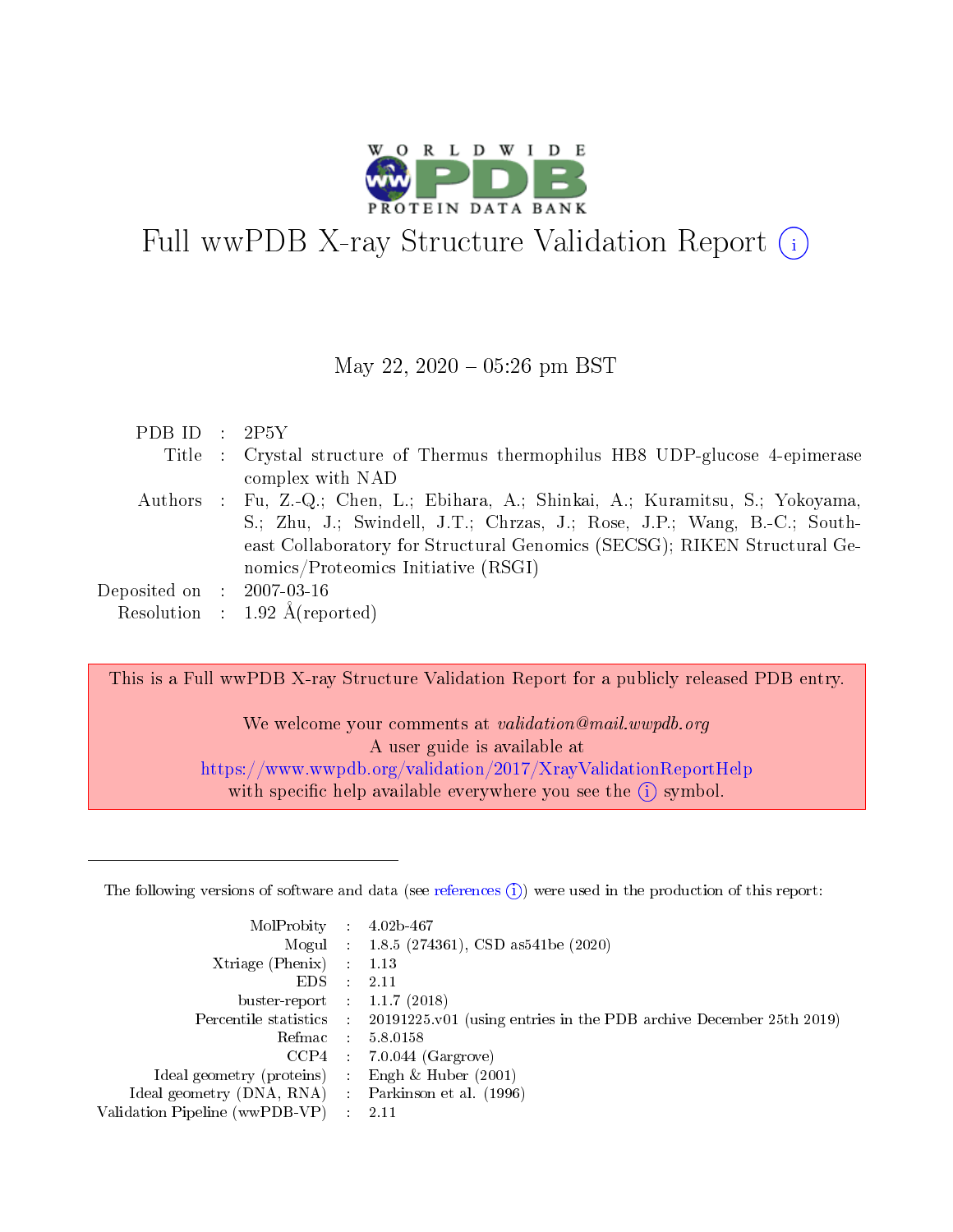# 1 [O](https://www.wwpdb.org/validation/2017/XrayValidationReportHelp#overall_quality)verall quality at a glance  $(i)$

The following experimental techniques were used to determine the structure: X-RAY DIFFRACTION

The reported resolution of this entry is 1.92 Å.

Percentile scores (ranging between 0-100) for global validation metrics of the entry are shown in the following graphic. The table shows the number of entries on which the scores are based.



| Metric                | Whole archive<br>$(\#\text{Entries})$ | Similar resolution<br>$(\#\text{Entries},\, \text{resolution}\; \text{range}(\textup{\AA}))$ |
|-----------------------|---------------------------------------|----------------------------------------------------------------------------------------------|
| $R_{free}$            | 130704                                | 7937 (1.94-1.90)                                                                             |
| Clashscore            | 141614                                | 8644 (1.94-1.90)                                                                             |
| Ramachandran outliers | 138981                                | 8530 (1.94-1.90)                                                                             |
| Sidechain outliers    | 138945                                | 8530 (1.94-1.90)                                                                             |
| RSRZ outliers         | 127900                                | 7793 (1.94-1.90)                                                                             |

The table below summarises the geometric issues observed across the polymeric chains and their fit to the electron density. The red, orange, yellow and green segments on the lower bar indicate the fraction of residues that contain outliers for  $>=3, 2, 1$  and 0 types of geometric quality criteria respectively. A grey segment represents the fraction of residues that are not modelled. The numeric value for each fraction is indicated below the corresponding segment, with a dot representing fractions  $\epsilon=5\%$  The upper red bar (where present) indicates the fraction of residues that have poor fit to the electron density. The numeric value is given above the bar.

| Mol | $\cap$ hain | Length | Quality of chain |    |
|-----|-------------|--------|------------------|----|
|     |             |        | 5%               |    |
| л.  | . .         | า 1    | 91%              | 9% |

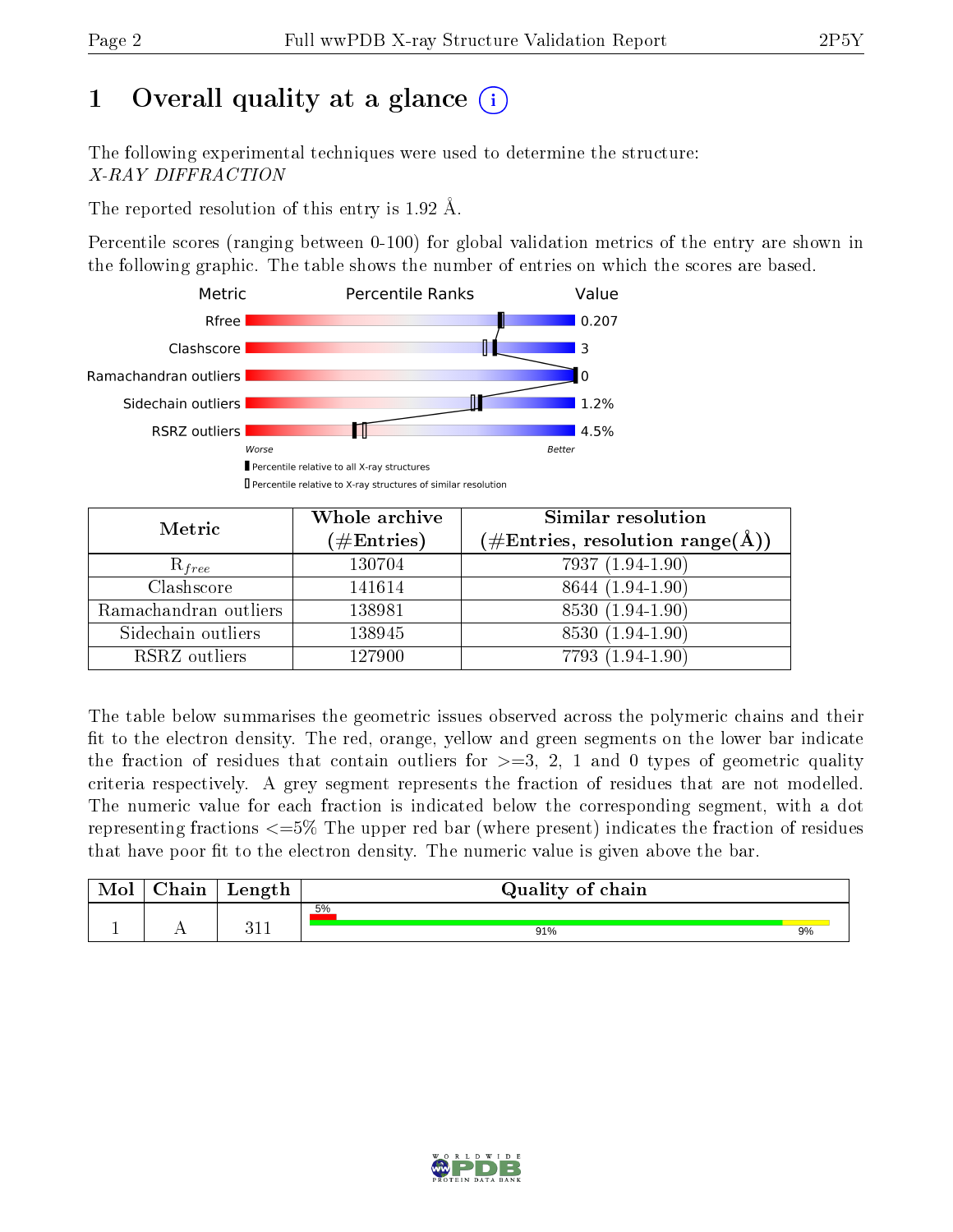# 2 Entry composition (i)

There are 3 unique types of molecules in this entry. The entry contains 2648 atoms, of which 0 are hydrogens and 0 are deuteriums.

In the tables below, the ZeroOcc column contains the number of atoms modelled with zero occupancy, the AltConf column contains the number of residues with at least one atom in alternate conformation and the Trace column contains the number of residues modelled with at most 2 atoms.

Molecule 1 is a protein called UDP-glucose 4-epimerase.

| Mol | Chain | Residues | $\rm{Atoms}$  |      |     |     | $\text{ZeroOcc} \mid \text{AltConf} \mid \text{Trace}$ |  |  |
|-----|-------|----------|---------------|------|-----|-----|--------------------------------------------------------|--|--|
|     |       | 311      | Total<br>2387 | .520 | 424 | 438 |                                                        |  |  |

 Molecule 2 is NICOTINAMIDE-ADENINE-DINUCLEOTIDE (three-letter code: NAD) (formula:  $C_{21}H_{27}N_7O_{14}P_2$ ).



| Mol | Chain   $\overline{\text{Residues}}$ | Atoms       |  |  | $ZeroOcc \   \ AltConf \  $ |  |  |  |
|-----|--------------------------------------|-------------|--|--|-----------------------------|--|--|--|
|     |                                      | Total C N O |  |  |                             |  |  |  |

Molecule 3 is water.

| Mol | Chain   Residues | Atoms                  | ZeroOcc   AltConf |  |
|-----|------------------|------------------------|-------------------|--|
|     |                  | Total<br>917<br>$-217$ |                   |  |

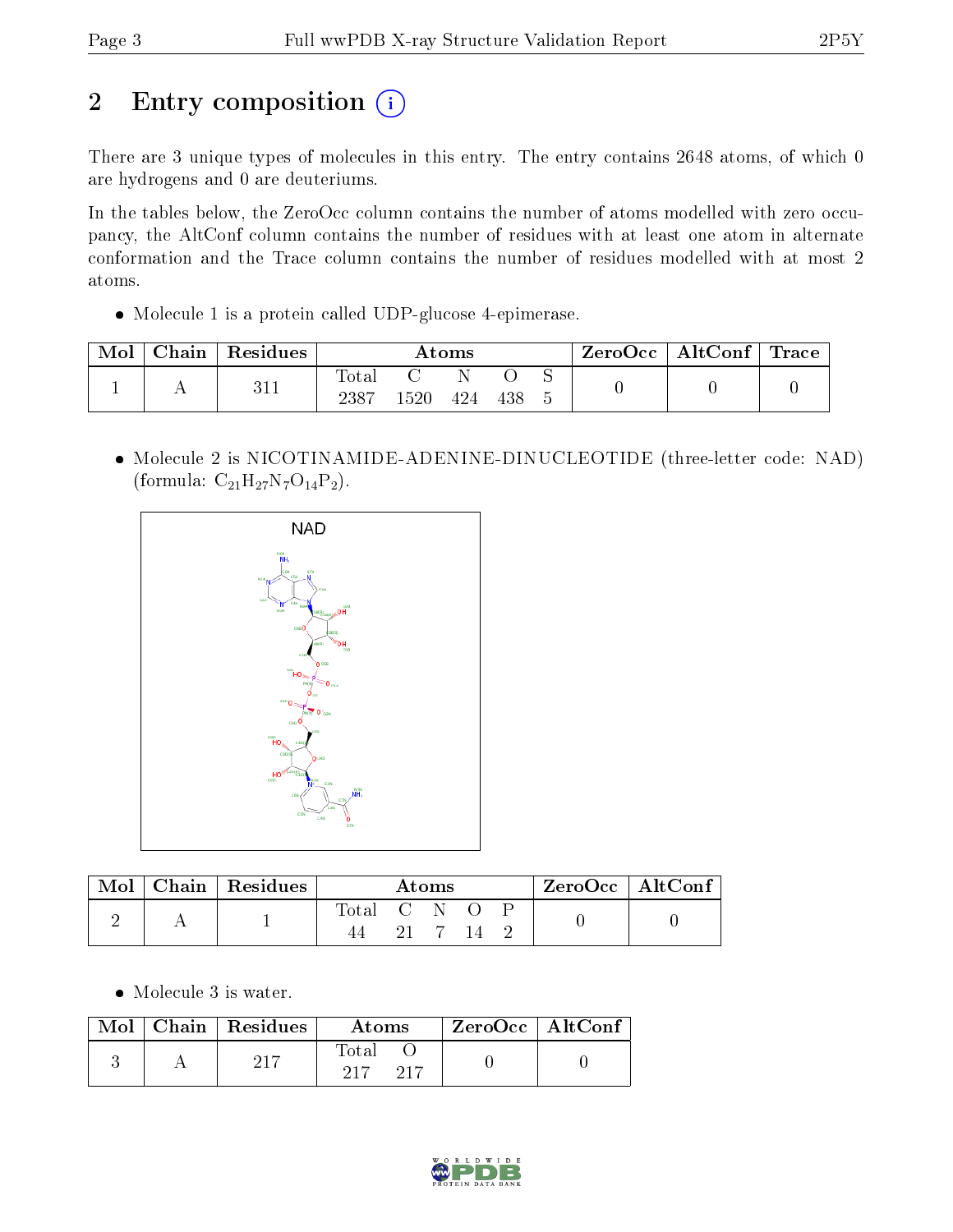## 3 Residue-property plots  $(i)$

These plots are drawn for all protein, RNA and DNA chains in the entry. The first graphic for a chain summarises the proportions of the various outlier classes displayed in the second graphic. The second graphic shows the sequence view annotated by issues in geometry and electron density. Residues are color-coded according to the number of geometric quality criteria for which they contain at least one outlier: green  $= 0$ , yellow  $= 1$ , orange  $= 2$  and red  $= 3$  or more. A red dot above a residue indicates a poor fit to the electron density (RSRZ  $> 2$ ). Stretches of 2 or more consecutive residues without any outlier are shown as a green connector. Residues present in the sample, but not in the model, are shown in grey.



• Molecule 1: UDP-glucose 4-epimerase

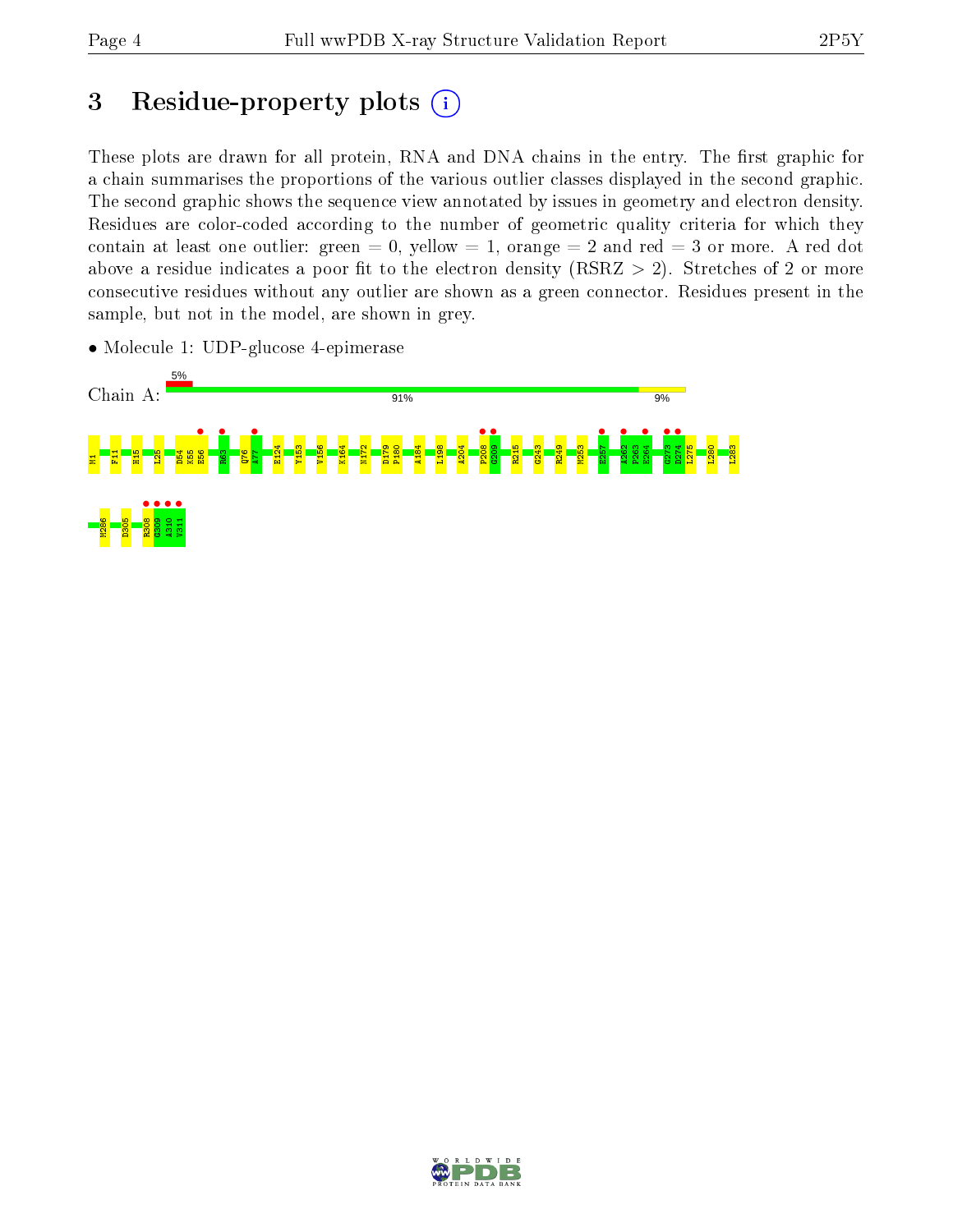# 4 Data and refinement statistics  $(i)$

| Property                                                             | Value                                           | Source     |
|----------------------------------------------------------------------|-------------------------------------------------|------------|
| Space group                                                          | P 41 3 2                                        | Depositor  |
| Cell constants                                                       | $135.67\text{\AA}$<br>135.67Å 135.67Å           | Depositor  |
| a, b, c, $\alpha$ , $\beta$ , $\gamma$                               | $90.00^\circ$<br>$90.00^\circ$<br>$90.00^\circ$ |            |
| Resolution $(A)$                                                     | $30.00 - 1.92$                                  | Depositor  |
|                                                                      | $47.97 - 1.92$                                  | <b>EDS</b> |
| % Data completeness                                                  | $100.0 (30.00 - 1.92)$                          | Depositor  |
| (in resolution range)                                                | 99.9 (47.97-1.92)                               | <b>EDS</b> |
| $R_{merge}$                                                          | $0.07\,$                                        | Depositor  |
| $\mathbf{R}_{sym}$                                                   | 0.07                                            | Depositor  |
| $\sqrt{I/\sigma}(I) > 1$                                             | 12.31 (at $1.92\text{\AA}$ )                    | Xtriage    |
| Refinement program                                                   | REFMAC 5.2.0019                                 | Depositor  |
| $R, R_{free}$                                                        | 0.191<br>0.207                                  | Depositor  |
|                                                                      | 0.191<br>0.207                                  | DCC        |
| $R_{free}$ test set                                                  | $1675$ reflections $(5.06\%)$                   | wwPDB-VP   |
| Wilson B-factor $(A^2)$                                              | 24.5                                            | Xtriage    |
| Anisotropy                                                           | 0.000                                           | Xtriage    |
| Bulk solvent $k_{sol}(e/\mathring{A}^3)$ , $B_{sol}(\mathring{A}^2)$ | $0.38$ , 48.3                                   | <b>EDS</b> |
| L-test for twinning <sup>2</sup>                                     | $< L >$ = 0.50, $< L2$ > = 0.33                 | Xtriage    |
| Estimated twinning fraction                                          | No twinning to report.                          | Xtriage    |
| $F_o, F_c$ correlation                                               | 0.95                                            | <b>EDS</b> |
| Total number of atoms                                                | 2648                                            | wwPDB-VP   |
| Average B, all atoms $(A^2)$                                         | 25.0                                            | wwPDB-VP   |

Xtriage's analysis on translational NCS is as follows: The largest off-origin peak in the Patterson function is  $3.17\%$  of the height of the origin peak. No significant pseudotranslation is detected.

<sup>&</sup>lt;sup>2</sup>Theoretical values of  $\langle |L| \rangle$ ,  $\langle L^2 \rangle$  for acentric reflections are 0.5, 0.333 respectively for untwinned datasets, and 0.375, 0.2 for perfectly twinned datasets.



<span id="page-4-1"></span><span id="page-4-0"></span><sup>1</sup> Intensities estimated from amplitudes.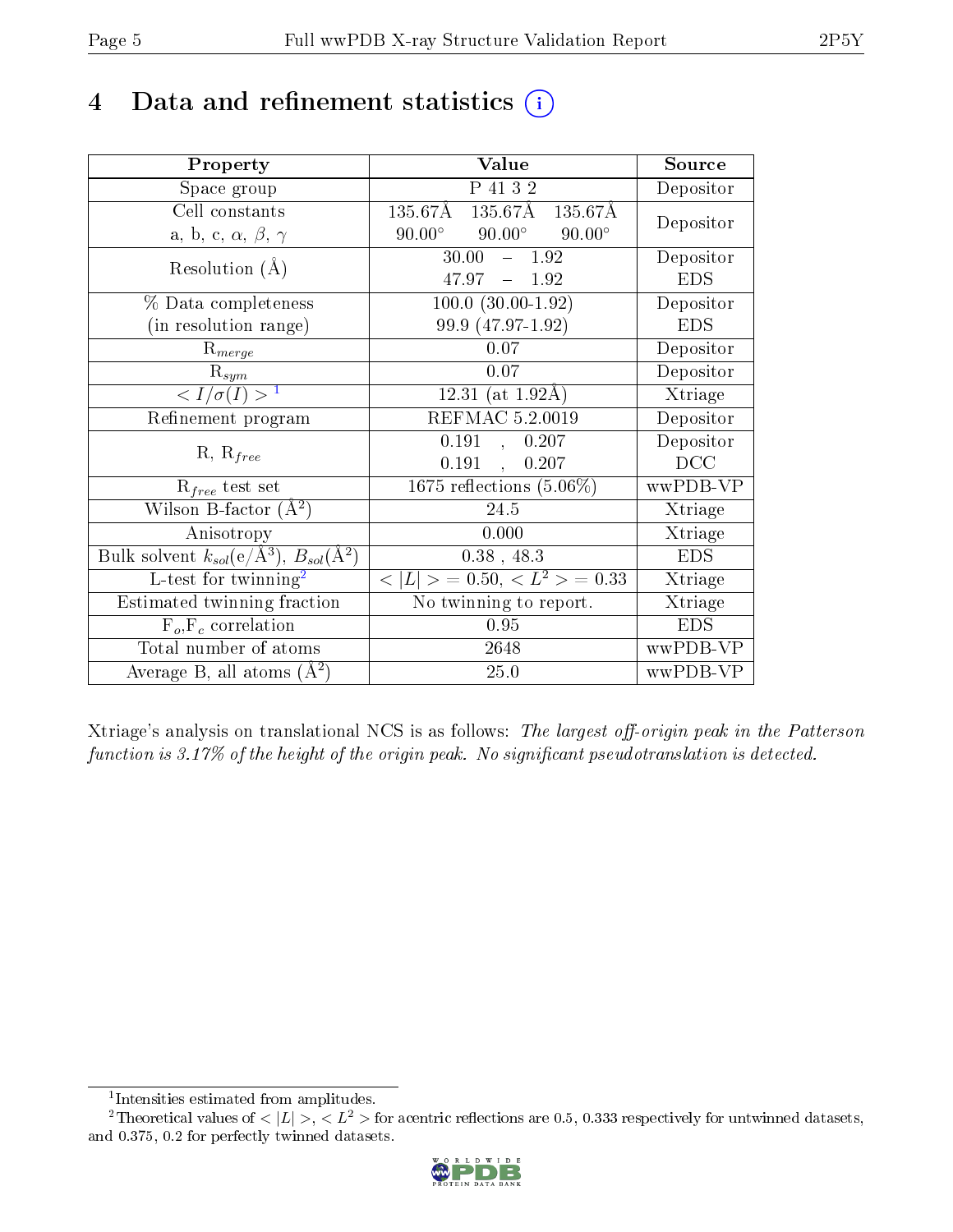# 5 Model quality  $(i)$

## 5.1 Standard geometry  $\overline{()}$

Bond lengths and bond angles in the following residue types are not validated in this section: NAD

The Z score for a bond length (or angle) is the number of standard deviations the observed value is removed from the expected value. A bond length (or angle) with  $|Z| > 5$  is considered an outlier worth inspection. RMSZ is the root-mean-square of all Z scores of the bond lengths (or angles).

| $Mol$   Chain |      | Bond lengths                    | Bond angles |        |  |
|---------------|------|---------------------------------|-------------|--------|--|
|               |      | RMSZ $ #Z  > 5$ RMSZ $ #Z  > 5$ |             |        |  |
|               | 0.56 | 0/2445                          | 0.60        | 0/3320 |  |

There are no bond length outliers.

There are no bond angle outliers.

There are no chirality outliers.

There are no planarity outliers.

### 5.2 Too-close contacts  $(i)$

In the following table, the Non-H and H(model) columns list the number of non-hydrogen atoms and hydrogen atoms in the chain respectively. The H(added) column lists the number of hydrogen atoms added and optimized by MolProbity. The Clashes column lists the number of clashes within the asymmetric unit, whereas Symm-Clashes lists symmetry related clashes.

| Mol |      |      | Chain   Non-H   H(model)   H(added)   Clashes   Symm-Clashes |
|-----|------|------|--------------------------------------------------------------|
|     | 2387 | 2370 |                                                              |
|     |      |      |                                                              |
|     | 217  |      |                                                              |
|     | 2648 | 2396 |                                                              |

The all-atom clashscore is defined as the number of clashes found per 1000 atoms (including hydrogen atoms). The all-atom clashscore for this structure is 3.

All (15) close contacts within the same asymmetric unit are listed below, sorted by their clash magnitude.

| Atom-1            | Atom-2                      | Interatomic<br>distance $(A)$ | Clash<br>overlap (A |
|-------------------|-----------------------------|-------------------------------|---------------------|
| 1: A:249: A R G O | $1 \cdot A$ 253 MET H $G$ 3 | -95                           | J.65                |

Continued on next page...

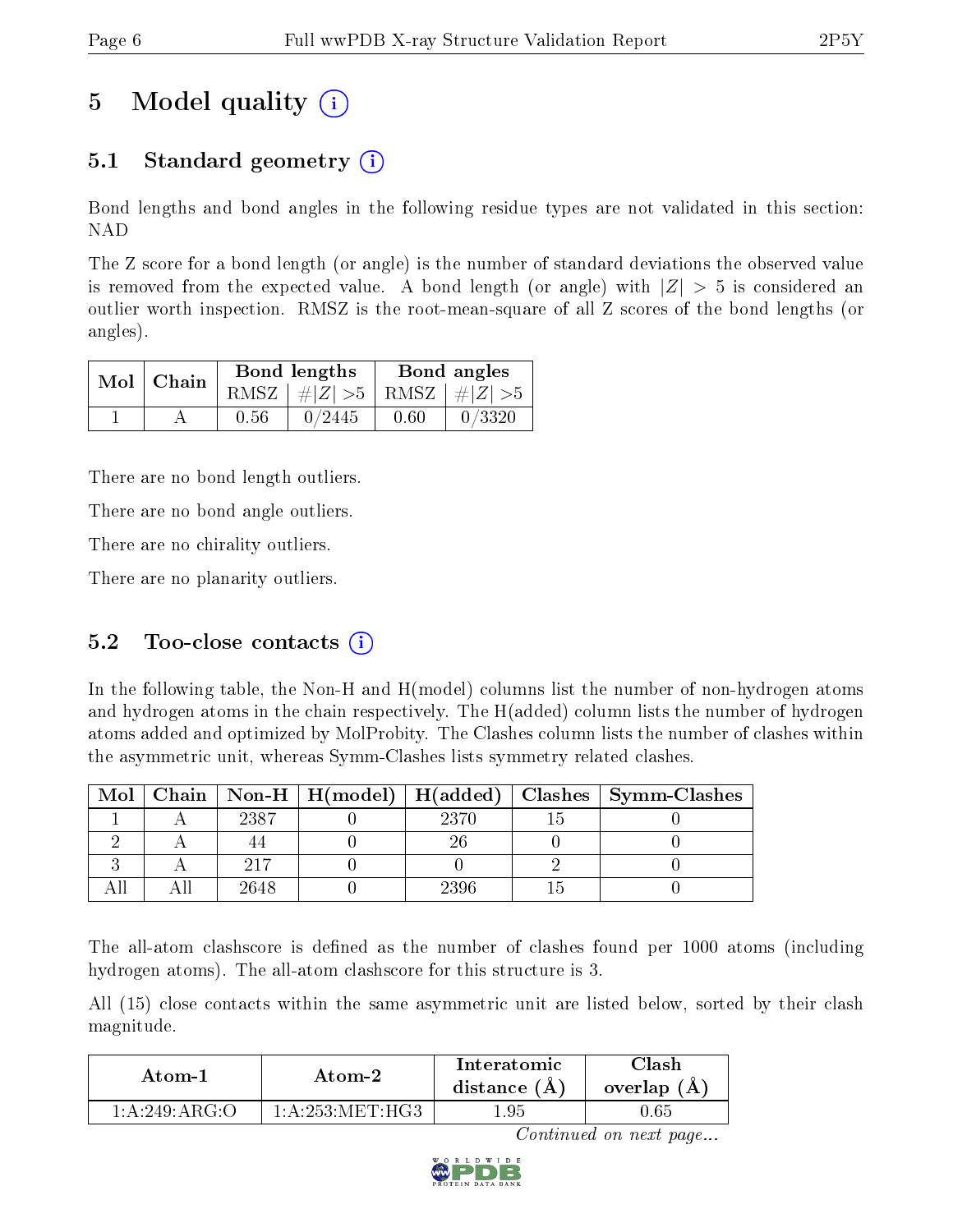| $\boldsymbol{\mathrm{Atom}\text{-}1}$ | Atom-2               | Interatomic<br>distance $(A)$ | Clash<br>overlap $(A)$ |
|---------------------------------------|----------------------|-------------------------------|------------------------|
|                                       |                      |                               |                        |
| 1: A: 172: ASN: OD1                   | 1:A:215:ARG:HB3      | 2.01                          | 0.59                   |
| 1: A:54:ASP:OD2                       | 1: A:56: GLU: HG2    | 2.04                          | 0.57                   |
| 1: A: 55: LYS: NZ                     | 3: A:1158:HOH:O      | 2.38                          | 0.57                   |
| 1:A:172:ASN:HB3                       | 1:A:184:ALA:HB2      | 1.88                          | 0.55                   |
| 1: A: 1: MET: HB3                     | 1:A:25:LEU:HD22      | 1.90                          | 0.53                   |
| 1: A:305: ASP:OD2                     | 1: A:308: ARG: NH2   | 2.46                          | 0.48                   |
| 1:A:124:GLU:HG2                       | 1: A:275:LEU:HD22    | 1.99                          | 0.44                   |
| 1: A:243: GLY:HA2                     | 1: A:280:LEU:O       | 2.18                          | 0.44                   |
| 1: A: 153: TYR: HA                    | 1: A: 156: VAL: HG22 | 2.01                          | 0.43                   |
| 1:A:11:PHE:O                          | 1: A:15: HIS: HD2    | 2.03                          | 0.41                   |
| 1:A:172:ASN:CG                        | 3:A:1258:HOH:O       | 2.59                          | 0.41                   |
| 1:A:283:LEU:HD23                      | 1: A:286: MET:CE     | 2.51                          | 0.41                   |
| 1:A:179:ASP:HB2                       | 1:A:180:PRO:CD       | 2.51                          | 0.40                   |
| 1:A:204:ALA:HB2                       | 1: A:208:PRO:HA      | 2.04                          | 0.40                   |

Continued from previous page...

There are no symmetry-related clashes.

### 5.3 Torsion angles (i)

#### 5.3.1 Protein backbone  $(i)$

In the following table, the Percentiles column shows the percent Ramachandran outliers of the chain as a percentile score with respect to all X-ray entries followed by that with respect to entries of similar resolution.

The Analysed column shows the number of residues for which the backbone conformation was analysed, and the total number of residues.

| Mol   Chain | Analysed Favoured   Allowed   Outliers   Percentiles |  |                                                              |  |
|-------------|------------------------------------------------------|--|--------------------------------------------------------------|--|
|             | $309/311 (99\%)$   299 (97\%)   10 (3\%)             |  | $\begin{array}{ c c c c c }\n\hline\n100 & 100\n\end{array}$ |  |

There are no Ramachandran outliers to report.

#### 5.3.2 Protein sidechains  $(i)$

In the following table, the Percentiles column shows the percent sidechain outliers of the chain as a percentile score with respect to all X-ray entries followed by that with respect to entries of similar resolution.

The Analysed column shows the number of residues for which the sidechain conformation was analysed, and the total number of residues.

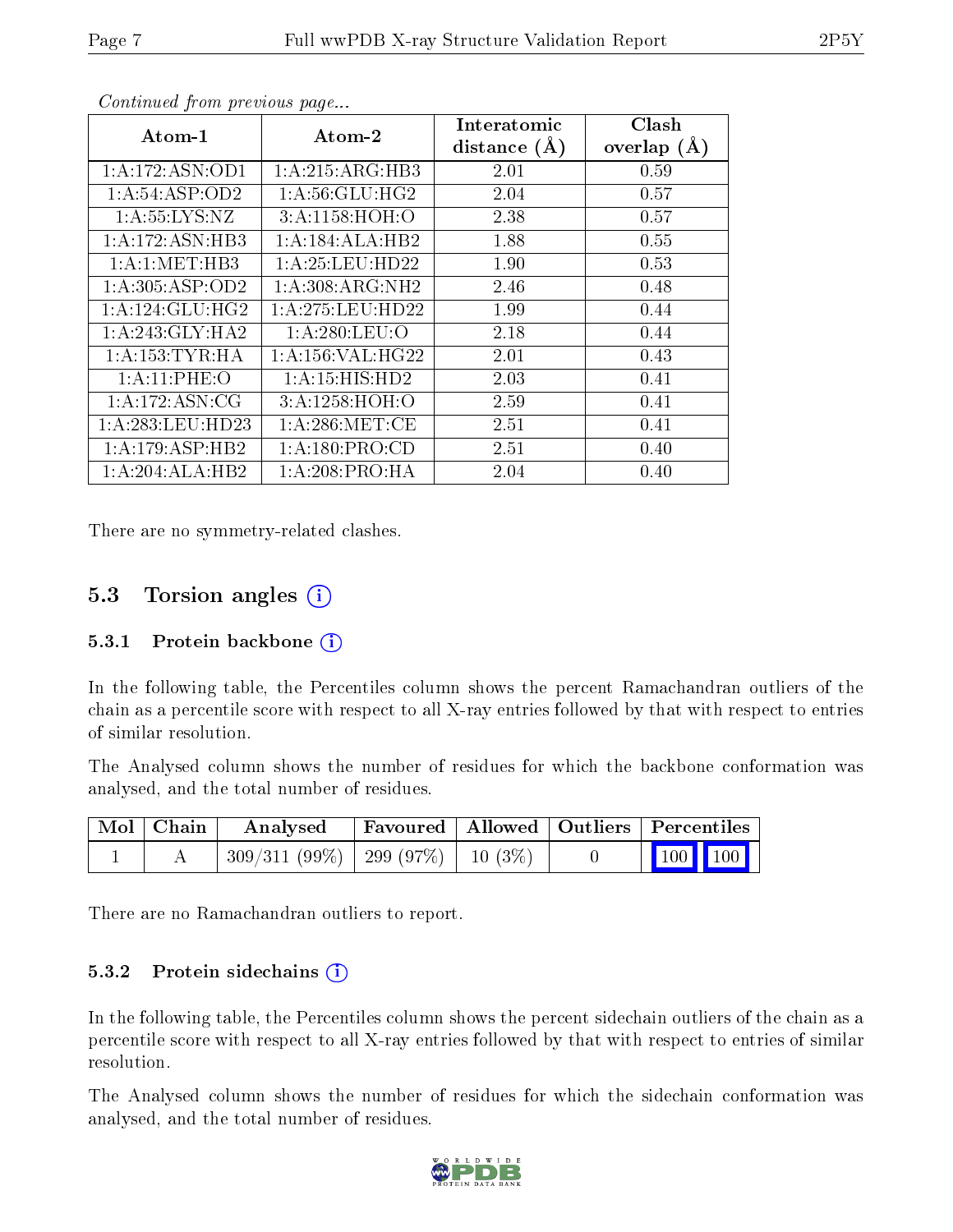| Mol   Chain | Analysed                               |  | $\mid$ Rotameric $\mid$ Outliers $\mid$ Percentiles |  |  |
|-------------|----------------------------------------|--|-----------------------------------------------------|--|--|
|             | $\mid$ 244/244 (100%) $\mid$ 241 (99%) |  | $3(1\%)$ 71 69                                      |  |  |

All (3) residues with a non-rotameric sidechain are listed below:

| Mol | Chain | Res | Type                           |
|-----|-------|-----|--------------------------------|
|     |       | 76  | GLN                            |
|     |       | 164 | $\mathbf{L} \times \mathbf{S}$ |
|     |       | 198 |                                |

Some sidechains can be flipped to improve hydrogen bonding and reduce clashes. There are no such sidechains identified.

#### $5.3.3$  RNA  $(i)$

There are no RNA molecules in this entry.

#### 5.4 Non-standard residues in protein, DNA, RNA chains (i)

There are no non-standard protein/DNA/RNA residues in this entry.

#### 5.5 Carbohydrates (i)

There are no carbohydrates in this entry.

### 5.6 Ligand geometry  $(i)$

1 ligand is modelled in this entry.

In the following table, the Counts columns list the number of bonds (or angles) for which Mogul statistics could be retrieved, the number of bonds (or angles) that are observed in the model and the number of bonds (or angles) that are dened in the Chemical Component Dictionary. The Link column lists molecule types, if any, to which the group is linked. The Z score for a bond length (or angle) is the number of standard deviations the observed value is removed from the expected value. A bond length (or angle) with  $|Z| > 2$  is considered an outlier worth inspection. RMSZ is the root-mean-square of all Z scores of the bond lengths (or angles).

| $\bf{Mol}$ |     | Type   Chain | $^+$ Res | Link                     | Bond lengths |      |                      | Bond angles   |      |         |
|------------|-----|--------------|----------|--------------------------|--------------|------|----------------------|---------------|------|---------|
|            |     |              |          |                          | Counts       |      | $ RMSZ $ # $ Z  > 2$ | Counts   RMSZ |      | #Z  > 2 |
|            | NAD |              | 1118     | $\overline{\phantom{0}}$ | 42, 48, 48   | 1.82 |                      | 50,73,73      | 1.24 |         |

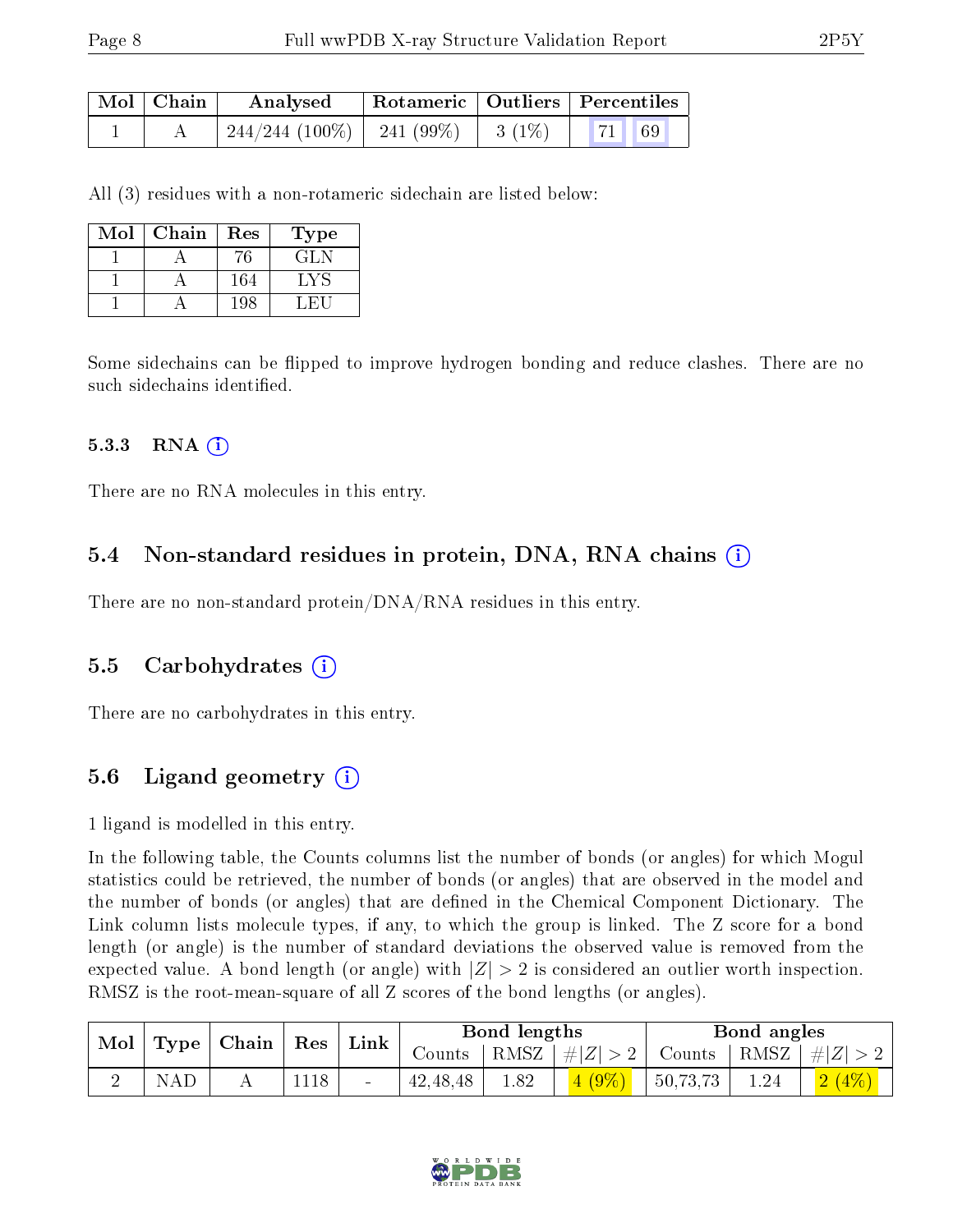In the following table, the Chirals column lists the number of chiral outliers, the number of chiral centers analysed, the number of these observed in the model and the number defined in the Chemical Component Dictionary. Similar counts are reported in the Torsion and Rings columns. '-' means no outliers of that kind were identified.

|             |      |  | Mol   Type   Chain   Res   Link   Chirals   Torsions | $\parallel$ Rings |
|-------------|------|--|------------------------------------------------------|-------------------|
| $\vert$ NAD | 1118 |  | $\frac{6}{26/62/62}$ $\frac{0}{5/5/5}$               |                   |

| Mol | $\mid$ Chain $\mid$ |      | $\text{Res}$   $\text{Type}$ | Atoms                   | Z       | $\Delta$ Observed( $\Lambda$ ) | Ideal $(A)$ |
|-----|---------------------|------|------------------------------|-------------------------|---------|--------------------------------|-------------|
|     |                     | 1118 |                              | $NAD$   O7N-C7N         | 9.07    | 1.41                           | 24          |
|     |                     | 1118 | NAD.                         | $\vert$ C2A-N3A $\vert$ | $-4.11$ | 1.38                           | 1.32        |
|     |                     | 1118 | N A D                        | $\sim$ C2N-N1N $\sim$   | -2.90   | 1.38                           | 1.35        |
|     |                     | 1118 | N A D                        | C2A-N1A                 | 2.58    | 1.38                           | 1.33        |

All (4) bond length outliers are listed below:

All (2) bond angle outliers are listed below:

| $\bf{Mol}$ | Chain   Res |         | Type       | Atoms                      |         | $\Box$ Observed $(^\circ)$   Ideal $(^\circ)$ |        |
|------------|-------------|---------|------------|----------------------------|---------|-----------------------------------------------|--------|
|            |             | -1118 - | <b>NAD</b> | <sup>†</sup> N3A-C2A-N1A † | $-6.25$ | 118.91                                        | 128.68 |
|            |             | 1118    | <b>NAD</b> | $^{\circ}$ O4B-C1B-C2B     | $-2.22$ | 103.69                                        | 106.93 |

There are no chirality outliers.

| Mol | Chain        | Res  | Type       | Atoms            |
|-----|--------------|------|------------|------------------|
| 2   |              | 1118 | <b>NAD</b> | $C5D-O5D-PN-O2N$ |
| 2   |              | 1118 | N A D      | $C5D-O5D-PN-O3$  |
| 2   |              | 1118 | <b>NAD</b> | $PA-O3-PN-O2N$   |
| 2   | $\mathsf{A}$ | 1118 | <b>NAD</b> | $C5D-O5D-PN-O1N$ |
| 2   |              | 1118 | <b>NAD</b> | O4B-C4B-C5B-O5B  |
| 9   |              | 1118 | <b>NAD</b> | $PA-O3-PN-O1N$   |

All (6) torsion outliers are listed below:

There are no ring outliers.

No monomer is involved in short contacts.

The following is a two-dimensional graphical depiction of Mogul quality analysis of bond lengths, bond angles, torsion angles, and ring geometry for all instances of the Ligand of Interest. In addition, ligands with molecular weight > 250 and outliers as shown on the validation Tables will also be included. For torsion angles, if less then 5% of the Mogul distribution of torsion angles is within 10 degrees of the torsion angle in question, then that torsion angle is considered an outlier. Any bond that is central to one or more torsion angles identified as an outlier by Mogul will be highlighted in the graph. For rings, the root-mean-square deviation (RMSD) between the ring in question and similar rings identified by Mogul is calculated over all ring torsion angles. If the

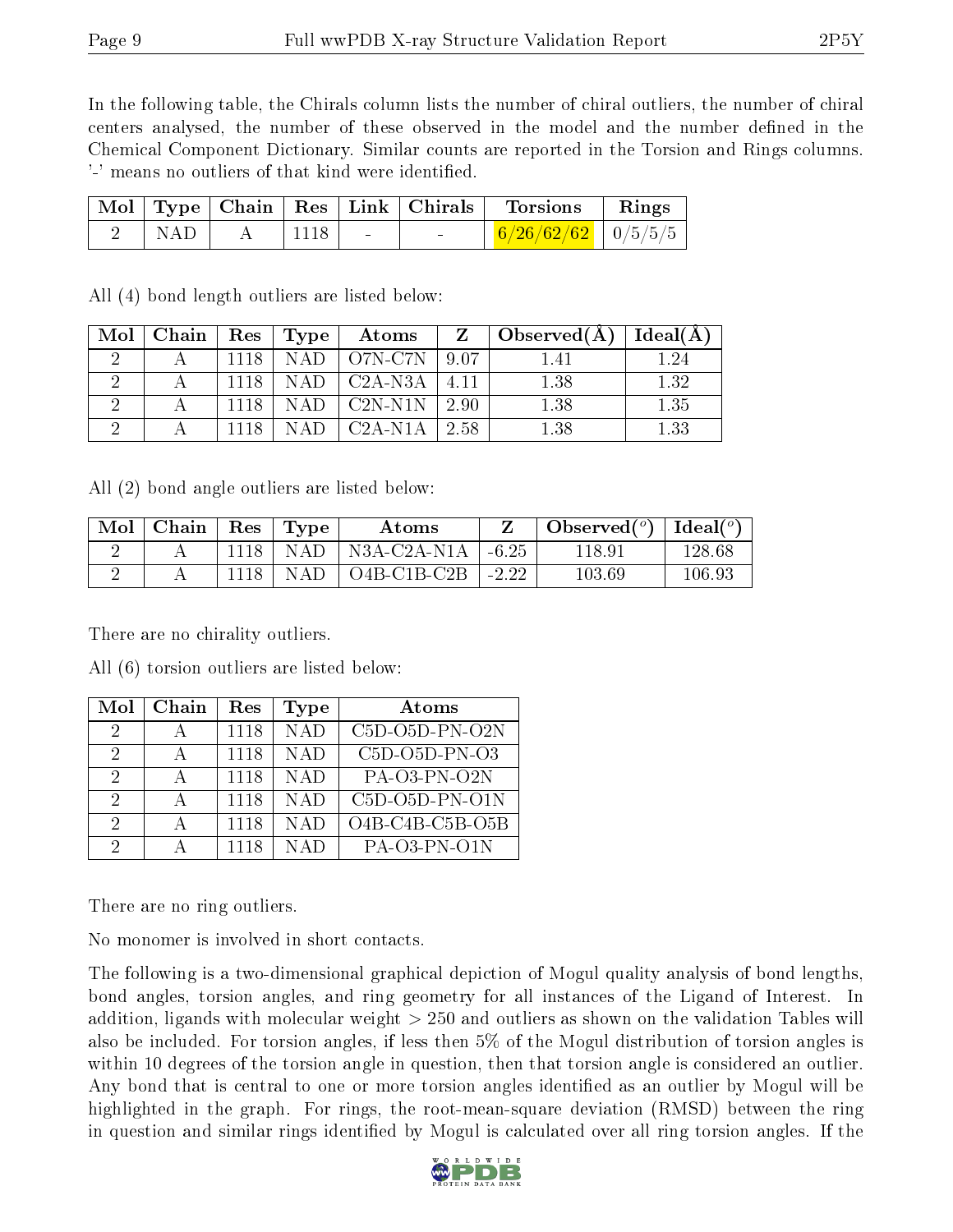average RMSD is greater than 60 degrees and the minimal RMSD between the ring in question and any Mogul-identified rings is also greater than 60 degrees, then that ring is considered an outlier. The outliers are highlighted in purple. The color gray indicates Mogul did not find sufficient equivalents in the CSD to analyse the geometry.



### 5.7 [O](https://www.wwpdb.org/validation/2017/XrayValidationReportHelp#nonstandard_residues_and_ligands)ther polymers (i)

There are no such residues in this entry.

## 5.8 Polymer linkage issues  $(i)$

There are no chain breaks in this entry.

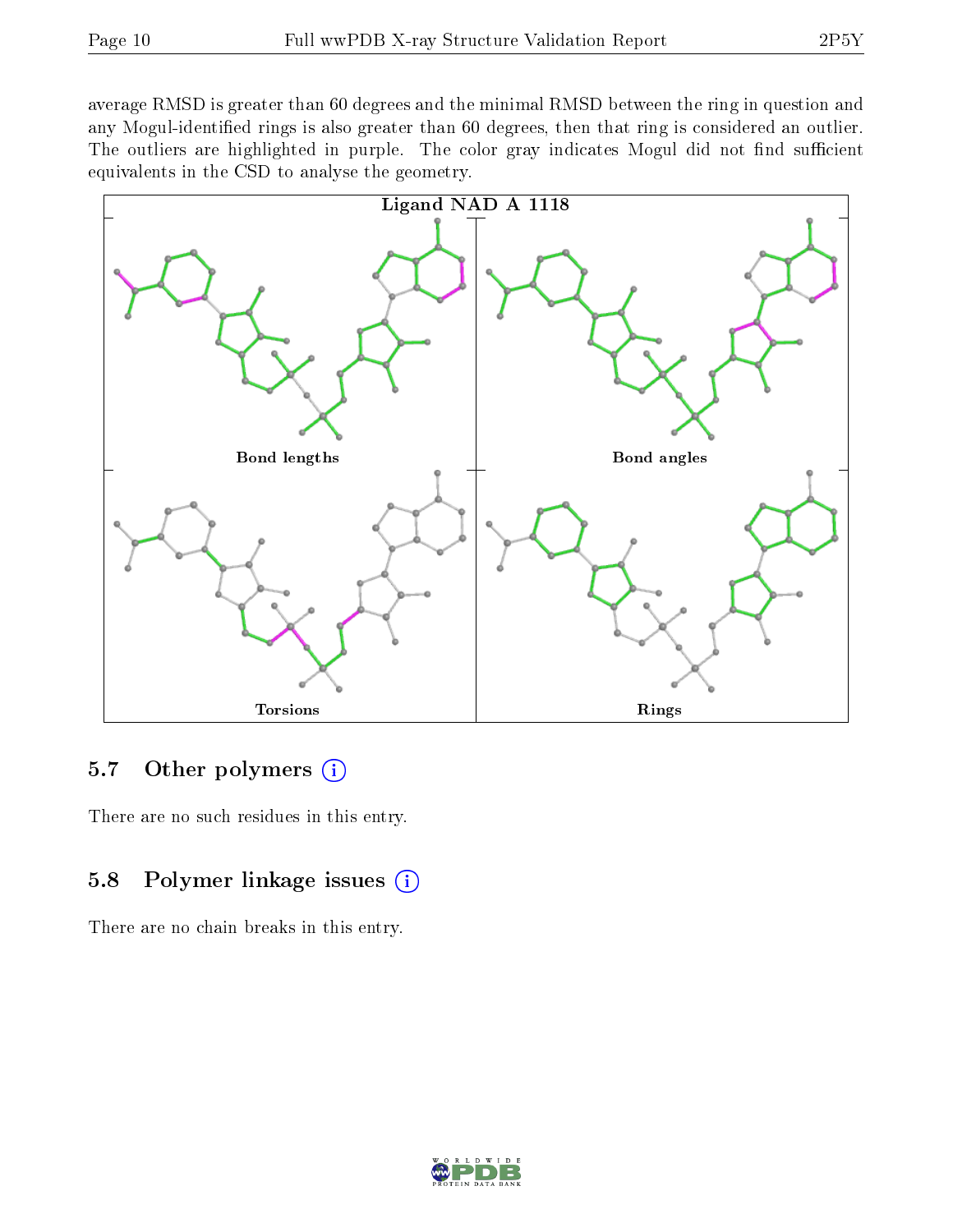## 6 Fit of model and data  $(i)$

## 6.1 Protein, DNA and RNA chains  $(i)$

In the following table, the column labelled  $#RSRZ> 2'$  contains the number (and percentage) of RSRZ outliers, followed by percent RSRZ outliers for the chain as percentile scores relative to all X-ray entries and entries of similar resolution. The OWAB column contains the minimum, median,  $95<sup>th</sup>$  percentile and maximum values of the occupancy-weighted average B-factor per residue. The column labelled ' $Q< 0.9$ ' lists the number of (and percentage) of residues with an average occupancy less than 0.9.

| $\mid$ Mol $\mid$ Chain $\mid$ | $\mathbf{Analysed} \quad   \langle \mathbf{RSRZ} \rangle  $    | $\rm \#RSRZ{>}2$ |  | $\vert$ OWAB(Å <sup>2</sup> ) $\vert$ Q<0.9 $\vert$ |  |  |
|--------------------------------|----------------------------------------------------------------|------------------|--|-----------------------------------------------------|--|--|
|                                | $311/311$ (100\%)   0.18   14 (4\%)   33   36   14, 22, 39, 60 |                  |  |                                                     |  |  |

All (14) RSRZ outliers are listed below:

| Mol          | Chain          | Res | Type                 | <b>RSRZ</b> |
|--------------|----------------|-----|----------------------|-------------|
| $\mathbf{1}$ | А              | 311 | <b>VAL</b>           | 12.7        |
| $\mathbf{1}$ | А              | 310 | ALA                  | 6.2         |
| $\mathbf{1}$ | A              | 309 | <b>GLY</b>           | 5.7         |
| 1            | А              | 77  | ALA                  | 3.3         |
| 1            | A              | 273 | GLY                  | 3.1         |
| 1            | $\overline{A}$ | 264 | $\operatorname{GLU}$ | 2.8         |
| 1            | $\mathbf{A}$   | 56  | GLU                  | 2.6         |
| $\mathbf{1}$ | $\mathbf{A}$   | 208 | <b>PRO</b>           | 2.6         |
| 1            | А              | 262 | ALA                  | 2.5         |
| $\mathbf{1}$ | $\mathbf{A}$   | 274 | <b>ASP</b>           | 2.4         |
| $\mathbf{1}$ | А              | 257 | GLU                  | 2.3         |
| $\mathbf{1}$ | $\overline{A}$ | 209 | <b>GLY</b>           | 2.2         |
| 1            | А              | 63  | ${\rm ARG}$          | 2.2         |
| 1            | А              | 308 | ARG                  | 2.1         |

## 6.2 Non-standard residues in protein, DNA, RNA chains (i)

There are no non-standard protein/DNA/RNA residues in this entry.

### 6.3 Carbohydrates (i)

There are no carbohydrates in this entry.